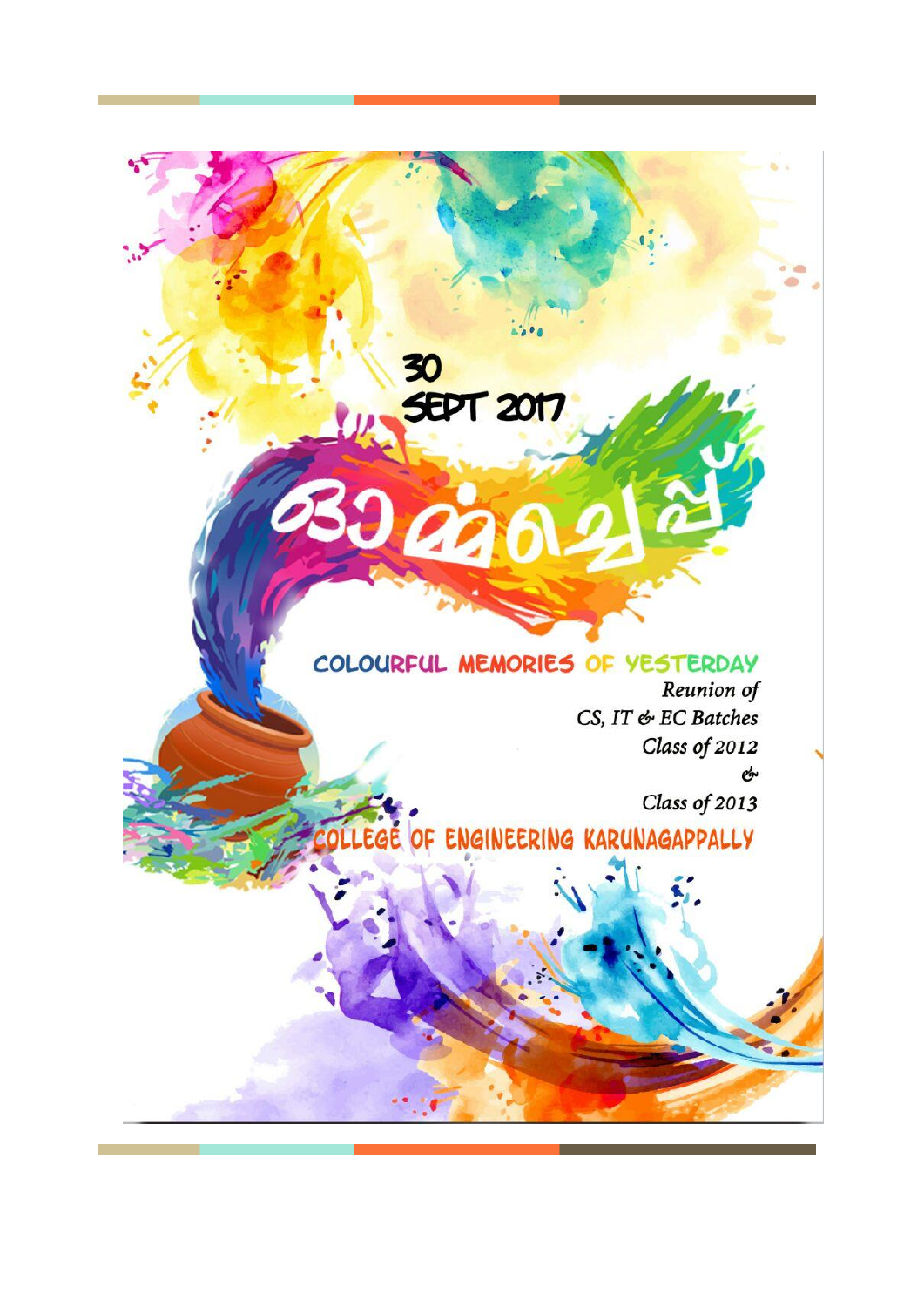*The Alumni meet of College of Engineering Karunagapally…"ORMACHEPPU"*

*Date : 30 th September , 2017*

*Venue : Seminar Hall, CEK* 

*Time : 9:30 am to 2:30 pm*

*Agenda:*

- *Inauguration Function of Open Air Auditorium and New Academic Block*
- *Congratulate Muhammed hanif.(Civil Service Rank Holder)*
- *Award function for Mtech rank holders*

## *Programme Schedule:*

## *Inaugural session*

- *1. Prayer Song*
	- *2. Welcome address – Dr.Jaya V L, Principal, CEK*
	- *3. Overview of CEK – Mr. Anilkumar A*
	- *4. Presidential Address – Mrs. Deepa T R*
	- *5. Felicitation by faculty/staff/alumni –Dr. Smitha P, Mrs. Remya R S*
	- *6. Experience sharing/Interactive session – Alumni, Teachers*
	- *7. National Anthem*
	- *8. Refreshment*

 *Alumni Registration started at 9:00am. A total of 30 people participated in the event, including Alumni, their family members, ongoing B.Tech students and other staff. Official events commenced at 10.00am with*

*a prayer, followed by Welcome address and Presidential address. The Principal welcomed the gathering and stressed the importance of Alumni network and contribution of the Alumni towards the development of the*